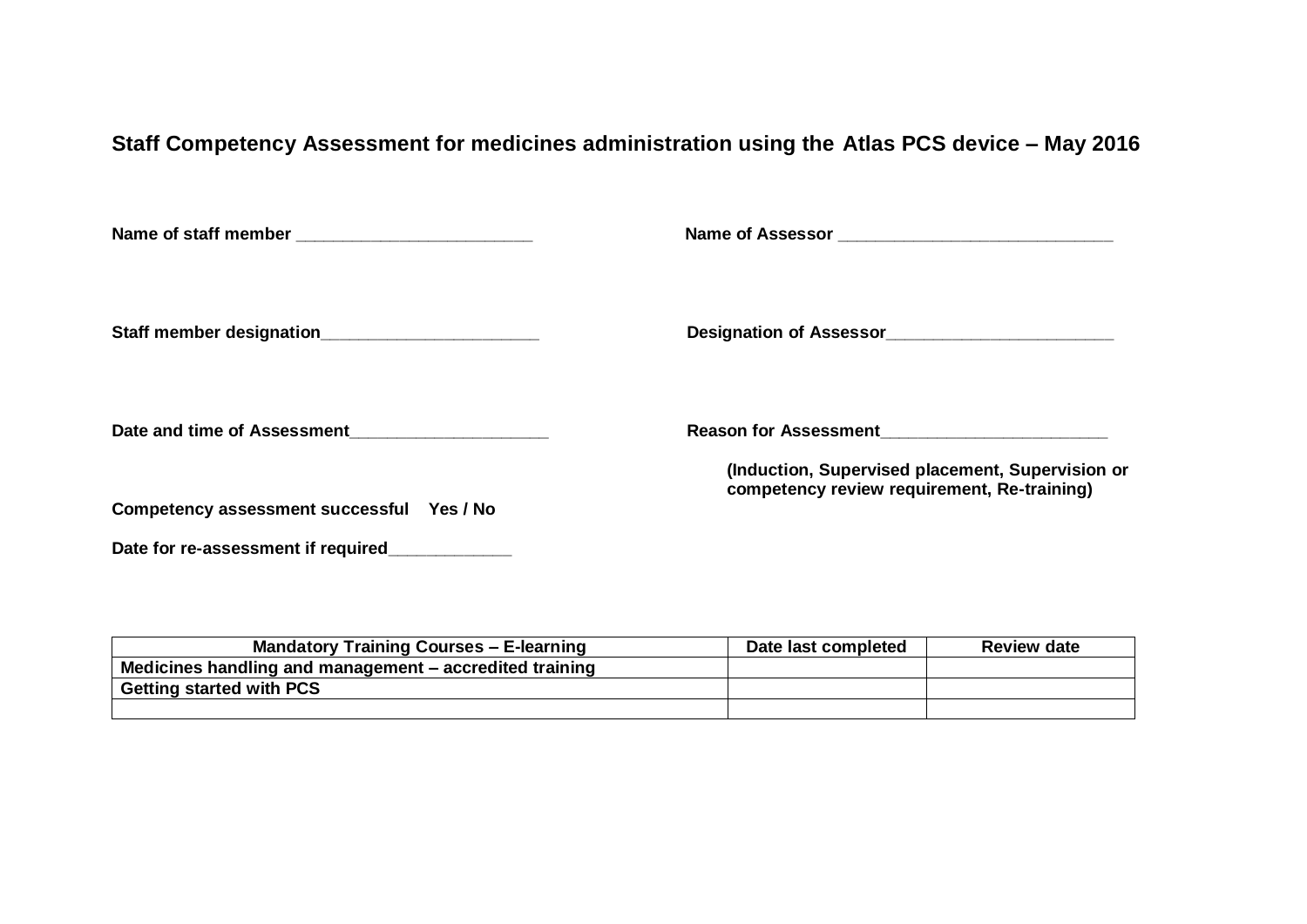| <b>Competency</b>           | Practice & evidence of applying medication policy knowledge        | Pass     | Evidence/Observation/ | <b>Future Action Required</b> |
|-----------------------------|--------------------------------------------------------------------|----------|-----------------------|-------------------------------|
|                             | and using Atlas PCS                                                | (Yes/no) | Questions             |                               |
| <b>General Knowledge</b>    | 1. Demonstrate understanding of the care home                      |          |                       |                               |
| of Medication Policy        | medication policy                                                  |          |                       |                               |
|                             | a. Where is it located?                                            |          |                       |                               |
|                             | b. Has the content been read and understood?                       |          |                       |                               |
|                             | c. Select four random questions relating to                        |          |                       |                               |
|                             | medication policy                                                  |          |                       |                               |
| The Assessor should         | Demonstrate understanding of own<br>d.                             |          |                       |                               |
| ensure that an up to        | accountability in managing medicines                               |          |                       |                               |
| date version of the         | Demonstrate understanding of resident<br>е.                        |          |                       |                               |
| <b>Medication Policy is</b> | confidentiality                                                    |          |                       |                               |
| readily available for       | 2. Demonstrate understanding of medication errors /                |          |                       |                               |
| reference during the        | near misses and reporting process to be followed                   |          |                       |                               |
| course of the               | 3. Provide examples of side effects of medication and              |          |                       |                               |
| competency                  | procedures to be followed where side effects occur                 |          |                       |                               |
| assessment                  | 4. Preparation prior to commencing medication                      |          |                       |                               |
|                             | administration rounds                                              |          |                       |                               |
|                             | Effective communication and empathy with residents                 |          |                       |                               |
|                             | during the medication round                                        |          |                       |                               |
|                             | 6. Understanding the different routes of administering             |          |                       |                               |
|                             | medication                                                         |          |                       |                               |
|                             | 7. Understanding of what to do if a resident refuses<br>medication |          |                       |                               |
|                             |                                                                    |          |                       |                               |
|                             | Process for assessing residents who wish to self-<br>medicate      |          |                       |                               |
|                             | 9. Understanding of covert medication including                    |          |                       |                               |
|                             | recording and actions/approval prior to administration             |          |                       |                               |
|                             | 10. Clarity of disposal of unwanted medications including          |          |                       |                               |
|                             | use of denature kits                                               |          |                       |                               |
|                             | 11. Understanding of importance of key control and                 |          |                       |                               |
|                             | security of medication at all times                                |          |                       |                               |
|                             |                                                                    |          |                       |                               |
|                             |                                                                    |          |                       |                               |
|                             |                                                                    |          |                       |                               |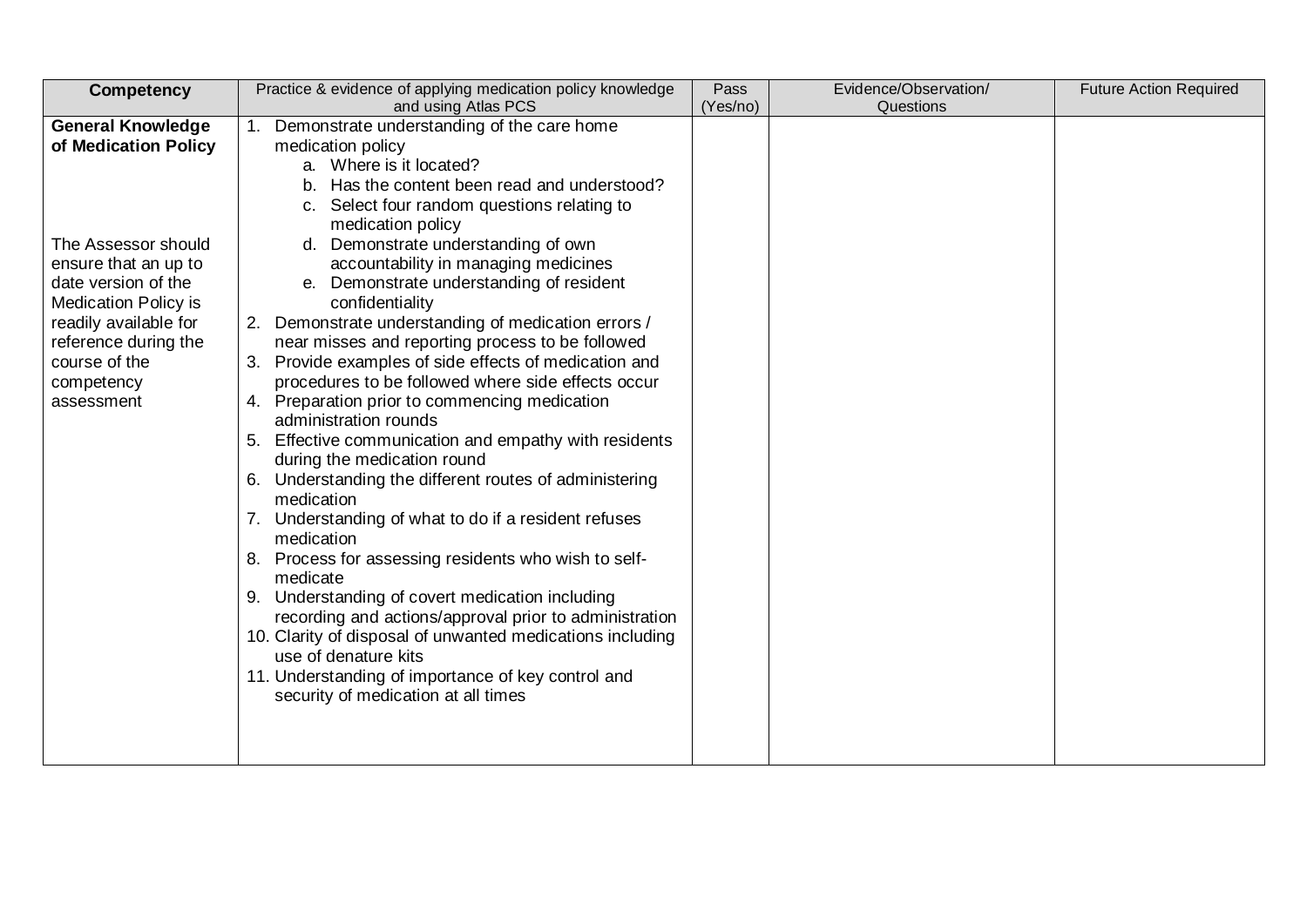| 12. For controlled drugs:                       |  |
|-------------------------------------------------|--|
| a. Demonstrate understanding of reasons why     |  |
| the medication is counted and signed for        |  |
| including second signatures and reasons for     |  |
| second signature after administration           |  |
| b. Demonstrate understanding of safe and        |  |
| secure storage requirements and                 |  |
| requirements for disposal of waste CDs          |  |
| c. Demonstrate correct CD recording             |  |
| requirements                                    |  |
| d. Understanding of reasons for regular stock   |  |
| checks and procedure to adopt where there       |  |
| are stock discrepancies                         |  |
| e. Demonstrate understanding of correct key     |  |
| control procedures for the CD cupboard.         |  |
|                                                 |  |
|                                                 |  |
| 13. For topical preparations:                   |  |
| a. Demonstrate understanding of resident's      |  |
| medical conditions in relation to their topical |  |
| medication e.g. dry skin, irritation, allergy,  |  |
| eczema                                          |  |
| b. Demonstrate understanding of adverse effects |  |
| of topical medications e.g. reddening of skin   |  |
| c. Display knowledge of when to discard open    |  |
| pots, tubes and awareness of expiry dates       |  |
| and disposal methods                            |  |
| d. Demonstrate procedures for applying topical  |  |
| medications including washing of hands,         |  |
| wearing suitable gloves (PPE)                   |  |
| e. Demonstrate method of recording application  |  |
| of topical medication using the PCS device or   |  |
| paper MAR chart                                 |  |
|                                                 |  |
|                                                 |  |
|                                                 |  |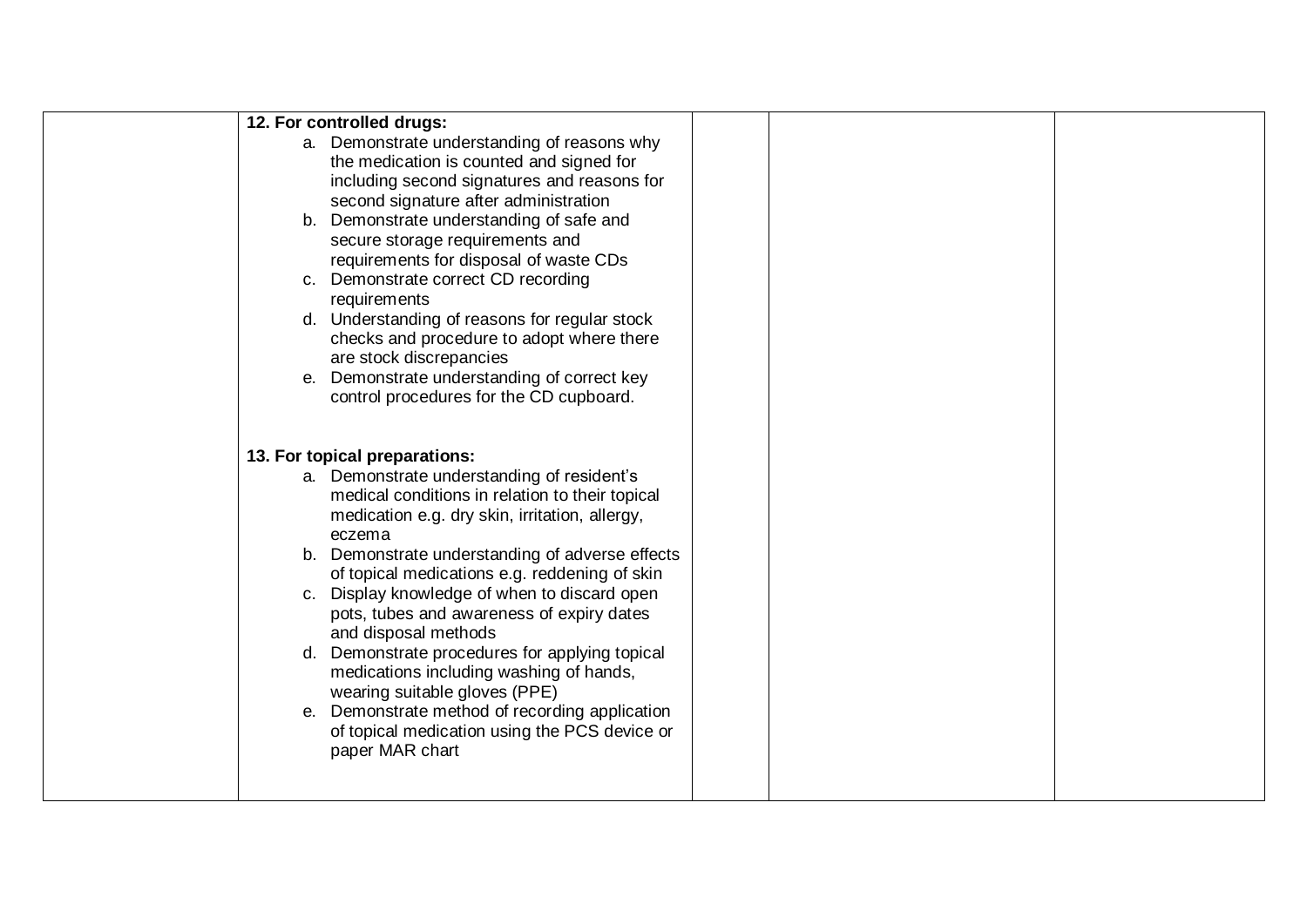| <b>Synchronising Atlas</b><br><b>PCS</b><br>This is important for the<br>communication of the<br>Atlas PCS device with<br>the Pharmacy via the<br>internet.                                                                                                 | Ensure that the reason for synchronization is understood<br>and an appreciation of the consequences for failed<br>transmissions.<br>Observe synchronization before and after each round.                                                                                                                                                     |  |  |
|-------------------------------------------------------------------------------------------------------------------------------------------------------------------------------------------------------------------------------------------------------------|----------------------------------------------------------------------------------------------------------------------------------------------------------------------------------------------------------------------------------------------------------------------------------------------------------------------------------------------|--|--|
| Synchronising should<br>be carried out<br><b>BEFORE</b> each round<br>so that the most up to<br>date resident<br>medicines information<br>is held on the device;<br>and <b>AFTER</b> each<br>round so that all the<br>information is securely<br>backed up. |                                                                                                                                                                                                                                                                                                                                              |  |  |
| <b>Understanding of the</b><br><b>Main Screens on</b><br><b>Atlas PCS</b><br>There are just a few<br>screens that staff need<br>to be familiar with.<br>Knowing their way<br>around these screens<br>will give an indication<br>of their competence.        | Ask for staff member to take you to the following screens<br>and ask when each ICON should be used:<br>Ask the staff member to show you the following:<br>1. List of service users<br>2. A service user's drug list<br>The details of a medicine belonging to a resident<br>4. Items to be booked in<br>5. Monthly and interim orders placed |  |  |
| <b>Ordering Monthly</b><br><b>Supplies</b><br>It is important to only<br>order medicines that<br>are needed. It is                                                                                                                                          | Ask staff to show you how the monthly order is placed.<br>The process adopted may vary from home to home and<br>questions should be related to the re-ordering process<br>which has been agreed with your GP surgery and<br>Pharmacy.                                                                                                        |  |  |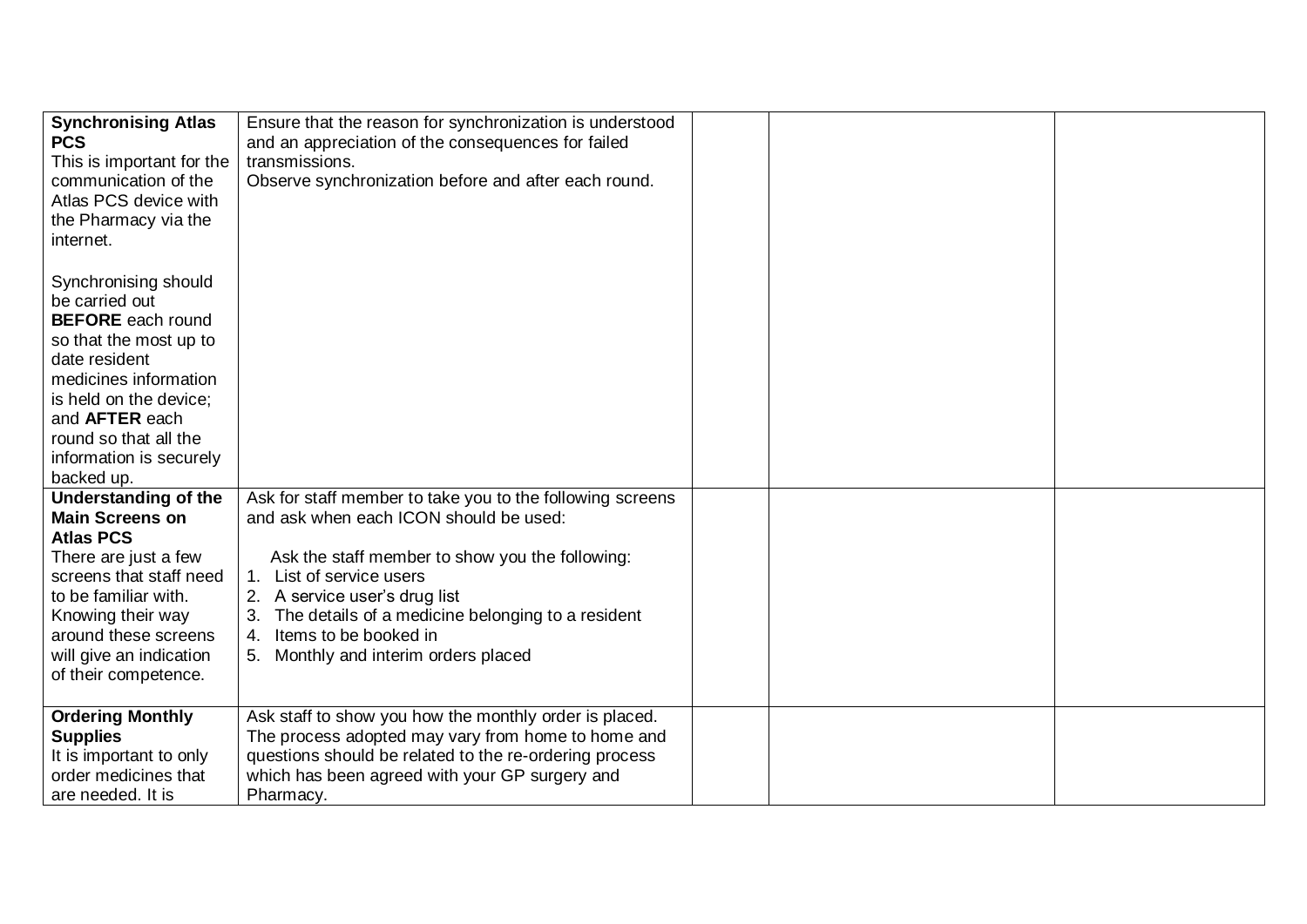| important to place the<br>monthly order on time. |                                                            |  |  |
|--------------------------------------------------|------------------------------------------------------------|--|--|
| If your GP insists on                            |                                                            |  |  |
| the use of "repeat slips"                        |                                                            |  |  |
| it is important that the                         |                                                            |  |  |
| information on the                               |                                                            |  |  |
| Atlas PCS monthly                                |                                                            |  |  |
| order matches exactly                            |                                                            |  |  |
| the information on the                           |                                                            |  |  |
| repeat slips.                                    |                                                            |  |  |
| <b>Booking in Monthly</b>                        | Ask staff to show you how monthly stock is checked into    |  |  |
| and Interim                                      | the home.                                                  |  |  |
| <b>Medicines including</b>                       |                                                            |  |  |
| <b>Controlled Drugs</b>                          | For controlled drugs staff must also book in to the CD     |  |  |
|                                                  | register.                                                  |  |  |
|                                                  | Check understanding of how CD medicines are booked in      |  |  |
|                                                  | and recorded according to legal and regulatory             |  |  |
|                                                  | requirements                                               |  |  |
|                                                  | Ask what happens if medicines are not supplied by the      |  |  |
|                                                  | main Pharmacy and cannot be scanned in.                    |  |  |
|                                                  |                                                            |  |  |
| <b>Ordering Interim</b>                          | Ask to see how an order is generated and submitted.        |  |  |
| <b>Supplies</b>                                  | Observe staff ordering interim medicines.                  |  |  |
| Interim medicines must                           | Ask to see what should be done to track interim order      |  |  |
| be ordered in plenty of                          | progress in order to avoid medicines running out.          |  |  |
| time. In addition, the                           |                                                            |  |  |
| GP will want an                                  |                                                            |  |  |
| explanation as to why                            |                                                            |  |  |
| the interim medication                           |                                                            |  |  |
| is being requested.                              |                                                            |  |  |
| <b>Returns and Waste</b>                         | Ask to see how medicines are returned and how              |  |  |
| collection                                       | appropriate documentation should be completed prior to     |  |  |
| Atlas PCS keeps                                  | return to the pharmacy or via the registered waste carrier |  |  |
| records for disposal                             | depending on care home registration definition.            |  |  |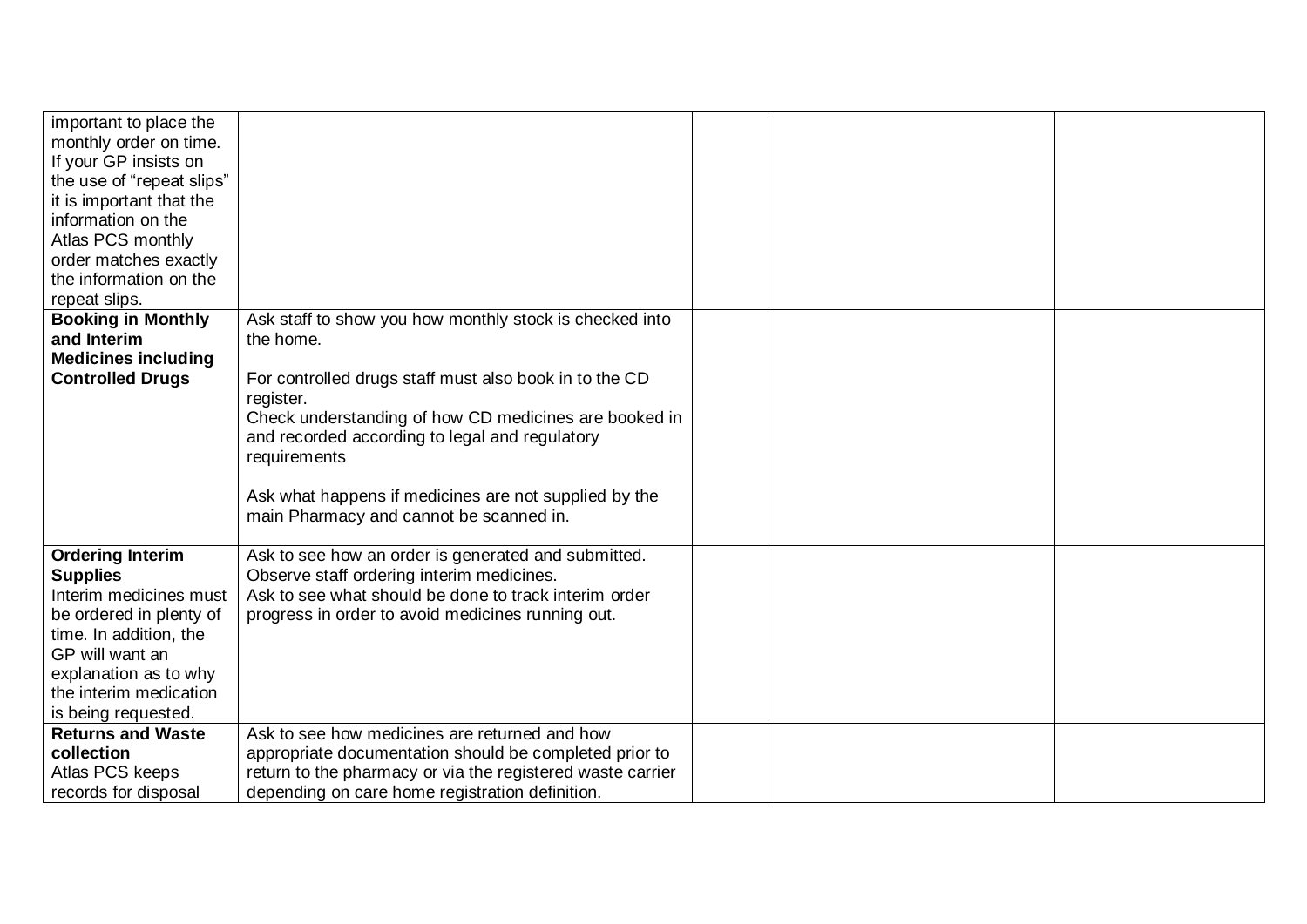| and manages your<br>stock movements and<br>ensures staff follow set                                                             |                                                                                                                                                                                                                                                                                                                                                                |  |  |
|---------------------------------------------------------------------------------------------------------------------------------|----------------------------------------------------------------------------------------------------------------------------------------------------------------------------------------------------------------------------------------------------------------------------------------------------------------------------------------------------------------|--|--|
| procedures.                                                                                                                     |                                                                                                                                                                                                                                                                                                                                                                |  |  |
| <b>Returning Controlled</b><br><b>Drugs</b><br>Awareness of the need<br>to make an entry in the<br>controlled drugs<br>register | As for above, except that CDs need to be denatured if in<br>a nursing home and signed out in the register. Two<br>people need to be involved in the returns process for both<br>nursing and residential homes and appropriate both<br>signatures evidenced. Residential homes can return<br>items in their original containers to their providing<br>pharmacy. |  |  |
|                                                                                                                                 | If your pharmacy / organization stipulates a different<br>returns procedure for CDs then this should be discussed<br>and assessed with the member of staff                                                                                                                                                                                                     |  |  |
| <b>Administration of</b><br>medicines<br>Medicines must be<br>administered safely,                                              | Observe drug round and procedure. Ensure every item<br>supplied by the Pharmacy is selected via barcode<br>validation; always ensure attention to security of meds.                                                                                                                                                                                            |  |  |
| and every item must be<br>accounted for.                                                                                        | Ask the person why they think barcode scanning is<br>important.                                                                                                                                                                                                                                                                                                |  |  |
| Particular attention                                                                                                            | Ask how the person ensures that all medicines have been                                                                                                                                                                                                                                                                                                        |  |  |
| needs to be given to<br>the management of<br>PRN medicines,                                                                     | given and that all medicines have been accounted for.<br>Ask how the person knows which medicines have been<br>potted.                                                                                                                                                                                                                                         |  |  |
| creams, Warfarin,<br>antibiotics and time                                                                                       | Ask how the person deals with potted medicine that has<br>been refused.                                                                                                                                                                                                                                                                                        |  |  |
| critical medicines e.g.                                                                                                         | For PRN medicines, ask the person to show you how                                                                                                                                                                                                                                                                                                              |  |  |
| medicines for<br>Parkinson's disease.                                                                                           | they would look to see if the resident has been receiving<br>their PRN medicines. Ask to see the PRN assessment                                                                                                                                                                                                                                                |  |  |
|                                                                                                                                 | plan for the item or resident.                                                                                                                                                                                                                                                                                                                                 |  |  |
|                                                                                                                                 | Ask how PRN medicines are prompted to be given and                                                                                                                                                                                                                                                                                                             |  |  |
|                                                                                                                                 | how these prompts are turned off.                                                                                                                                                                                                                                                                                                                              |  |  |
|                                                                                                                                 | Ask the person how they would find out details of<br>administration over the last 7 and 30 days.                                                                                                                                                                                                                                                               |  |  |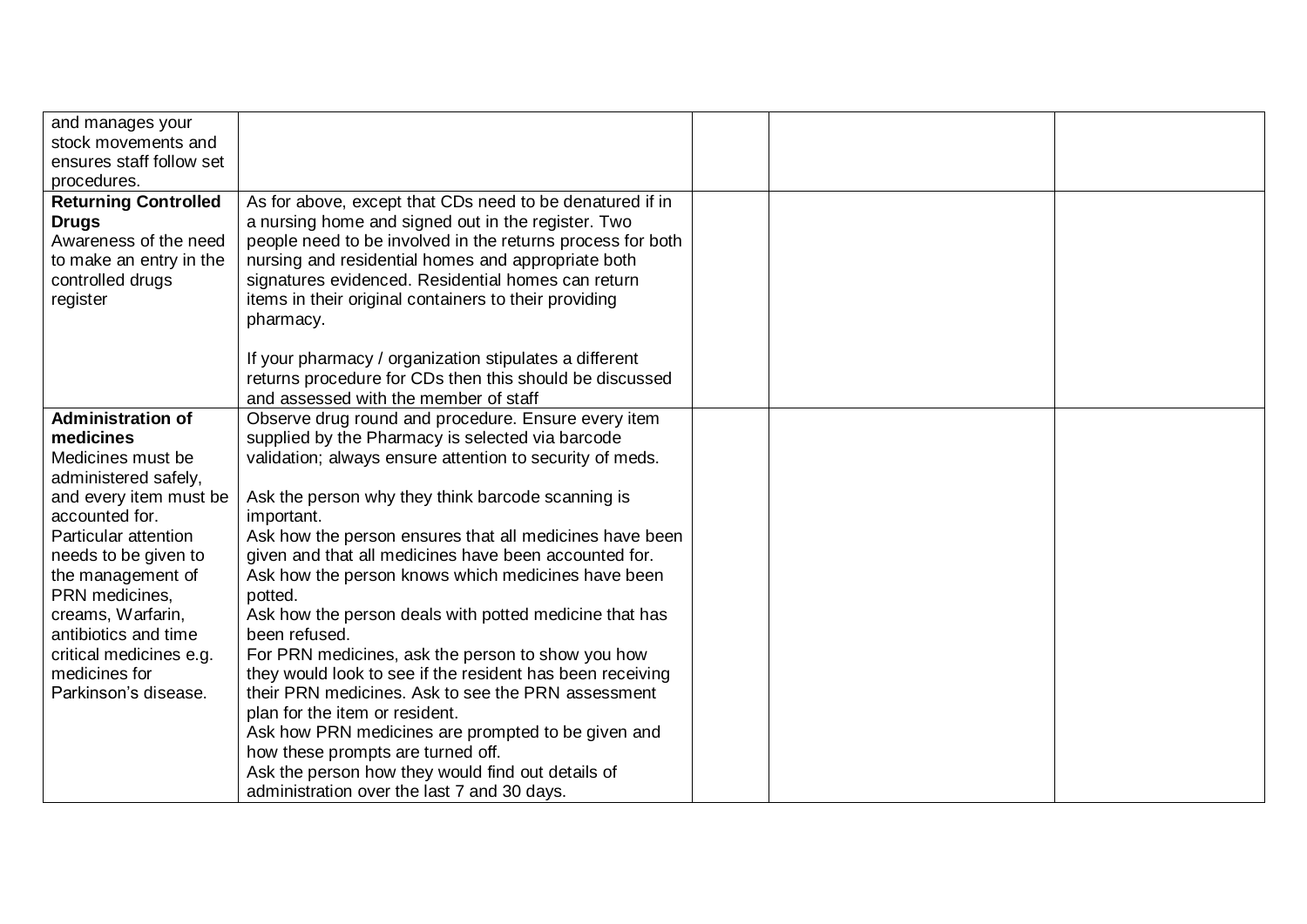| <b>Communication and</b><br><b>Proactive Alerts</b><br>Communication is the<br>key to the safe<br>management of<br>medicines. There are<br>alerts to provide<br>warnings and prompts<br>to ensure information is<br>complete. | Ask the person how they would find out the details of<br>stock movement of a medicine, over the last 7 and 30<br>days. Also ask how they would investigate who has<br>booked in which medicines.<br>Ask how drug information is accessed.<br>Ask to see how clinical readings are recorded.<br>For Warfarin ask how strengths that are not used are set<br>so that they are not prompted to be given.<br>Ask how creams are accounted for.<br>Observe the actions of the member of staff after each of<br>the following Alerts:<br><b>Pulse Reading Alert</b><br>$\bullet$<br><b>Previous Missing Entries Alert</b><br><b>Low Stock Alert</b> |  |  |
|-------------------------------------------------------------------------------------------------------------------------------------------------------------------------------------------------------------------------------|-----------------------------------------------------------------------------------------------------------------------------------------------------------------------------------------------------------------------------------------------------------------------------------------------------------------------------------------------------------------------------------------------------------------------------------------------------------------------------------------------------------------------------------------------------------------------------------------------------------------------------------------------|--|--|
| <b>Registering a new</b><br>resident, Archiving<br>service users, and                                                                                                                                                         | Ask how new admissions into the care home are dealt<br>with regarding PCS.                                                                                                                                                                                                                                                                                                                                                                                                                                                                                                                                                                    |  |  |
| hospital and day<br>release                                                                                                                                                                                                   | Ask how you can indicate that a resident has gone in to<br>hospital                                                                                                                                                                                                                                                                                                                                                                                                                                                                                                                                                                           |  |  |
| <b>Changes to drug</b>                                                                                                                                                                                                        | Ask how changes to resident's medication are dealt with.                                                                                                                                                                                                                                                                                                                                                                                                                                                                                                                                                                                      |  |  |
| therapy: New Drug is<br>added; Dosage is                                                                                                                                                                                      | Ask how a treatment is ended and ask them to describe<br>why this task/recording is so important.                                                                                                                                                                                                                                                                                                                                                                                                                                                                                                                                             |  |  |
| changed; Drug is                                                                                                                                                                                                              |                                                                                                                                                                                                                                                                                                                                                                                                                                                                                                                                                                                                                                               |  |  |
| stopped                                                                                                                                                                                                                       |                                                                                                                                                                                                                                                                                                                                                                                                                                                                                                                                                                                                                                               |  |  |
| Self-medicating                                                                                                                                                                                                               | Ask to see how staff members update the residents'                                                                                                                                                                                                                                                                                                                                                                                                                                                                                                                                                                                            |  |  |
| residents                                                                                                                                                                                                                     | medication record and how to ensure all current                                                                                                                                                                                                                                                                                                                                                                                                                                                                                                                                                                                               |  |  |
|                                                                                                                                                                                                                               | medicines are correct and in stock.                                                                                                                                                                                                                                                                                                                                                                                                                                                                                                                                                                                                           |  |  |